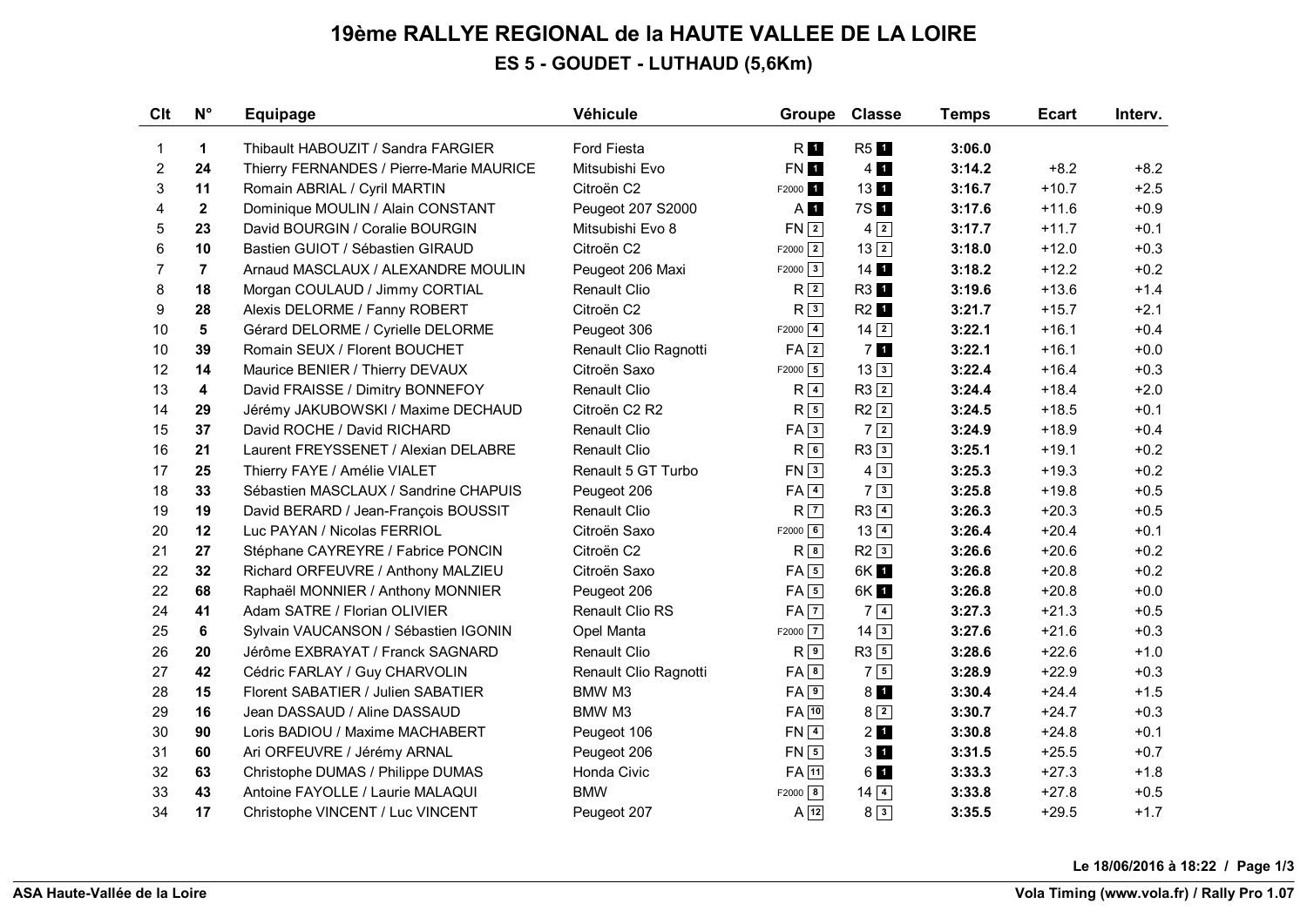**19ème RALLYE REGIONAL de la HAUTE VALLEE DE LA LOIRE ES 5 - GOUDET - LUTHAUD (5,6Km)**

| <b>Clt</b> | $N^{\circ}$ | <b>Equipage</b>                        | Véhicule            | Groupe             | <b>Classe</b>                        | <b>Temps</b> | <b>Ecart</b> | Interv. |
|------------|-------------|----------------------------------------|---------------------|--------------------|--------------------------------------|--------------|--------------|---------|
| 35         | 87          | Christophe PASCAL / David ESTEVENON    | Peugeot 106         | FN6                | $2\sqrt{2}$                          | 3:35.9       | $+29.9$      | $+0.4$  |
| 36         | 64          | Frédéric BONNEFOY / Joris BONCOMPAIN   | Peugeot 106 S16     | FA 13              | $6\sqrt{2}$                          | 3:36.7       | $+30.7$      | $+0.8$  |
| 37         | 104         | Gaëtan CARTERON / Mickaël MONTEILLER   | Citroën AX          | $F2000$ 9          | $12$ 1                               | 3:37.1       | $+31.1$      | $+0.4$  |
| 38         | 89          | Didier DANCETTE / Stéphane BESSE       | Honda Civic VTI     | $FN$ $7$           | $2\sqrt{3}$                          | 3:37.2       | $+31.2$      | $+0.1$  |
| 39         | 79          | Pierre PHILIPPOT / Florian AUDIGIER    | Citroën AX Sport    | FA 14              | 5 <sub>1</sub>                       | 3:37.4       | $+31.4$      | $+0.2$  |
| 40         | 45          | Clément DECHAUD / Anne-Charlène DUMONT | Peugeot 206         | F2000 10           | $14\overline{5}$                     | 3:37.8       | $+31.8$      | $+0.4$  |
| 41         | 88          | Nicolas PASCAL / Laura DEGEORGES       | Citroën Saxo        | $FN$ $8$           | $2\sqrt{4}$                          | 3:38.0       | $+32.0$      | $+0.2$  |
| 42         | 65          | Adrien DELORME / Loriane COLOMB        | Peugeot 106         | $FA$ <sup>15</sup> | $6\sqrt{3}$                          | 3:38.3       | $+32.3$      | $+0.3$  |
| 43         | 26          | Fabien VALDIVIA / Guillaume FERRET     | Renault GT Turbo    | $FN \boxed{9}$     | $4\sqrt{4}$                          | 3:39.1       | $+33.1$      | $+0.8$  |
| 43         | 103         | Benjamin LEMAIRE / Simon LEMAIRE       | Peugeot 106         | F2000 11           | $12\sqrt{2}$                         | 3:39.1       | $+33.1$      | $+0.0$  |
| 45         | 22          | Michel DEPEYRE / Christine BATISTA     | Citroën DS3         | $R$ <sup>10</sup>  | R36                                  | 3:39.7       | $+33.7$      | $+0.6$  |
| 46         | 31          | Cyril CHAPUIS / Ludovic MASSON         | Peugeot 206         | $FA$ 16            | $6K\sqrt{3}$                         | 3:39.9       | $+33.9$      | $+0.2$  |
| 47         | 100         | Laurent DREVET / Bastien DREVET        | Citroën AX          | F2000 12           | $12\overline{3}$                     | 3:40.1       | $+34.1$      | $+0.2$  |
| 48         | 47          | Renaud RIBOT / Jérémy VAST             | Peugeot 309GTi      | F2000 13           | $14$ 6                               | 3:40.4       | $+34.4$      | $+0.3$  |
| 49         | 30          | Séverine DARNE / Adeline RIFFARD       | Citroën Saxo VTS    | $FA$ <sup>17</sup> | $6K\sqrt{4}$                         | 3:40.5       | $+34.5$      | $+0.1$  |
| 50         | 107         | Thierry MOULIN / Amaury DEVAUX         | Citroën AX Gti      | $FN$ 10            | 11                                   | 3:41.2       | $+35.2$      | $+0.7$  |
| 51         | 61          | Marc LESUEUR / Julien BONNEFOY         | Renault Clio RS     | FN 11              | $3\sqrt{2}$                          | 3:41.3       | $+35.3$      | $+0.1$  |
| 52         | 74          | Frédéric SARAIVA / Jordan MAY          | Peugeot 106 S16     | F2000 14           | $13\boxed{5}$                        | 3:41.6       | $+35.6$      | $+0.3$  |
| 53         | 70          | Jérôme FLEURY / Kévin CHANTRE          | Peugeot 205 GTI     | F2000 15           | $13\sqrt{6}$                         | 3:42.2       | $+36.2$      | $+0.6$  |
| 54         | 44          | David DEGEORGES / Jérémy VEDEL         | Peugeot 205         | F2000 16           | $14\overline{7}$                     | 3:42.7       | $+36.7$      | $+0.5$  |
| 55         | 99          | Mathieu PERRET / Magalie LATOUR        | Peugeot 205 Rallye  | F2000 17           | $12\sqrt{4}$                         | 3:43.4       | $+37.4$      | $+0.7$  |
| 56         | 94          | Yoann MARTIN / Jean-Philippe ALLEMAND  | Citroën Saxo        | F2000 18           | $13\overline{7}$                     | 3:44.1       | $+38.1$      | $+0.7$  |
| 57         | 48          | Jérémy FERRIOL / Emile FERRIOL         | Peugeot 206         | F2000 19           | $14 \overline{\overline{\smash{8}}}$ | 3:44.3       | $+38.3$      | $+0.2$  |
| 58         | 105         | Alexandre FERREIRA / Julie AMBLARD     | Peugeot 205 Rallye  | FN 12              | $1\sqrt{2}$                          | 3:45.0       | $+39.0$      | $+0.7$  |
| 59         | 77          | Frédéric FOURNIER / Valentin MASSON    | Polo                | $FA$ <sup>18</sup> | $5\sqrt{2}$                          | 3:45.4       | $+39.4$      | $+0.4$  |
| 60         | 51          | Rodolphe PICARD / Gaëtan LASSABLIERE   | Peugeot 206         | F2000 20           | $14\sqrt{9}$                         | 3:45.6       | $+39.6$      | $+0.2$  |
| 61         | 96          | Jérémy BONNEFOY / Morgane DELOBRE      | Peugeot 205 Rallye  | F2000 21           | $12\sqrt{5}$                         | 3:46.7       | $+40.7$      | $+1.1$  |
| 62         | 86          | Sébastien AIGLON / Elian GRANIER       | Polo                | FN 13              | $2\sqrt{5}$                          | 3:46.9       | $+40.9$      | $+0.2$  |
| 63         | 34          | Manon DAUPHIN / Candy FAYE             | Reanult Clio 3 RS   | $A$ <sup>19</sup>  | 76                                   | 3:48.4       | $+42.4$      | $+1.5$  |
| 64         | 78          | Frédéric MASSON / Aloïs ROCHE          | Citroën AX          | $FA$ <sup>20</sup> | 53                                   | 3:49.0       | $+43.0$      | $+0.6$  |
| 65         | 109         | Maxime PLOTON / José BRAZ              | Peugeot 106 Xsi     | <b>FN</b> 14       | $1\sqrt{3}$                          | 3:49.3       | $+43.3$      | $+0.3$  |
| 66         | 95          | Cyrille VINCENT / Grégory DURIAUX      | Simca Rallye 3      | F2000 22           | $12\sqrt{6}$                         | 3:49.4       | $+43.4$      | $+0.1$  |
| 67         | 36          | Vincent VALLET / Arnaud BOIRON         | <b>Renault Clio</b> | $FA$ 21            | $7\overline{7}$                      | 3:49.8       | $+43.8$      | $+0.4$  |
| 68         | 52          | Laurent CAUSSE / Pascale MALLET        | Peugeot 206 GT      | F2000 23           | 14 10                                | 3:50.4       | $+44.4$      | $+0.6$  |
| 69         | 106         | Lionel CIOCHETTO / Emma JOUVE          | Citroën AX Gti      | FN 15              | $1 \vert 4 \vert$                    | 3:50.8       | $+44.8$      | $+0.4$  |

**Le 18/06/2016 à 18:22 / Page 2/3**